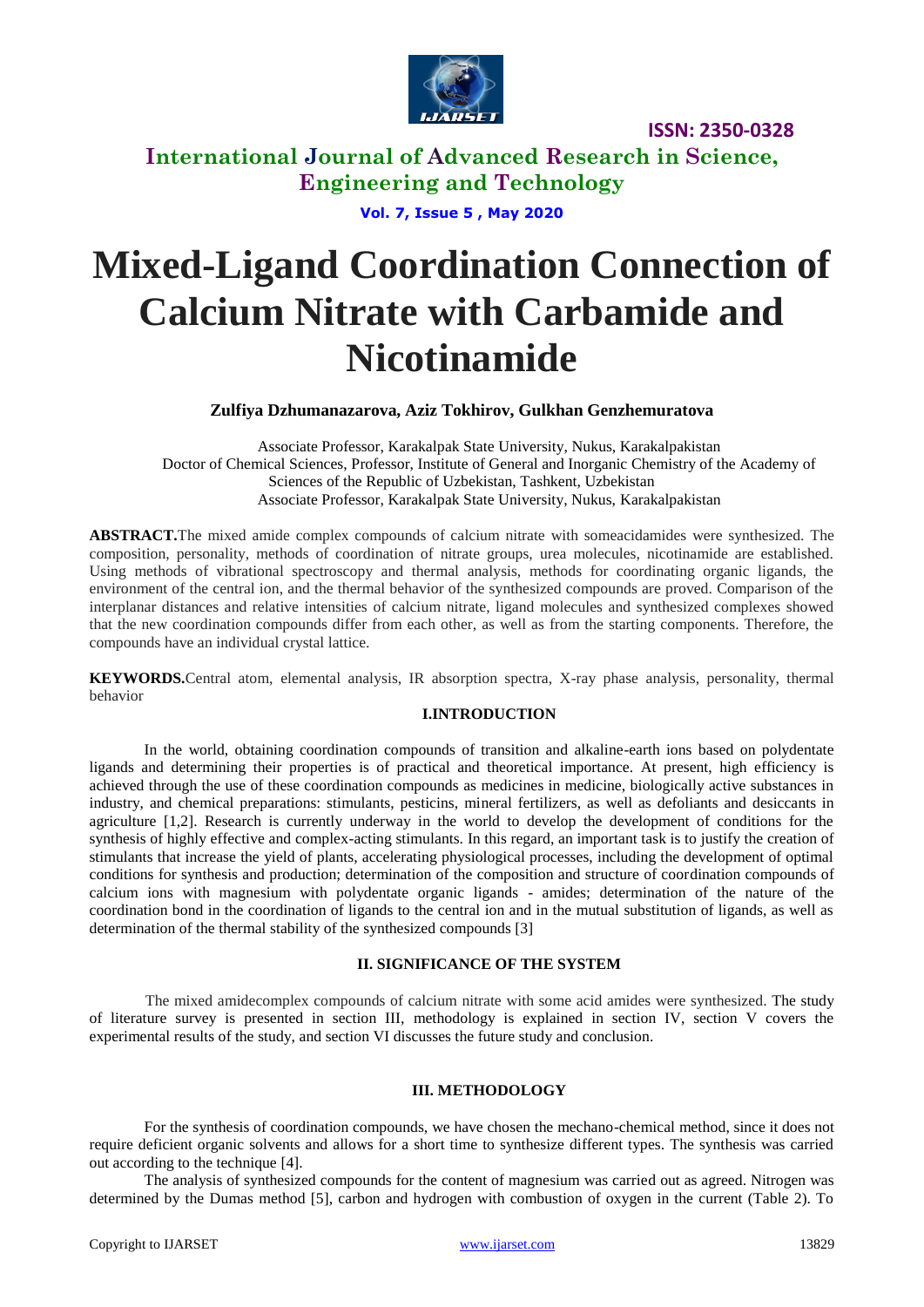

# **International Journal of Advanced Research in Science, Engineering and Technology**

## **Vol. 7, Issue 5 , May 2020**

establish the individuality of synthesized compounds, the diphractogramm was removed on the installation of DRON-2.0 with Cu-anticode [7]. IR absorption spectra were recorded in the region of 400–4000 sm<sup>-1</sup> on an AVATAP-360 spectrometer from Nicolet. Thermal analysis was performed on a derivative of the F. Paulik–J. Paulik–L. Erdey system [8] at a speed of 9 degrees/min, and a hitch of 0,102–0,143 g. with sensitivity of galvanometers T-900, TG-200, DTA, DTG-1/10. Recording was carried out under atmospheric conditions. The holder was a 10 mm plate crucible without a lid. As a standard,  $Al_2O_3$  was used [4].

To determine the optimal conditions for carrying out the reactions, we carried out mechano-chemical reactions in a ball mill with a length of 0,1; 0,15; 0,2; 0,25 and 0,3 hours when using 1 and 2 working bodies. After each synthesis, the X-ray diffraction patterns of the obtained coefficients were removed and the comparison with the diffraction patterns of the original ligands was removed. It is defined that diphractogramm the connections received lasting reaction 0,2; 0,25 and 0.3 hours are excellent from diphractogramm initial substances and are identical between themselves, proceeding from this optimum conditions of carrying out mechano-chemical reactions in a spherical mill the following conditions are accepted: duration of reaction of  $0,15$ -0,2 hours, number of working bodies 1 (steel sphere with a diameter of 20 mm). [10]

The complex  $Ca(NO_3)_2$ •CO(NH<sub>2</sub>)<sub>2</sub>•NC<sub>5</sub>H<sub>4</sub>CONH<sub>2</sub> was synthesized by intensive mixing of 2,3609 g (0,01 mol)  $Ca(NO<sub>3</sub>), 4H<sub>2</sub>O$  with 0,6031 g (0,01 mol), 22 (0,01 mol) of nicotinamide in a ball mill at room temperature for 0,15-0,20 hours. The yield of the product is 86,0%.

#### **IV. EXPERIMENTAL RESULTS**

Comparison of interplanar distances and relative tetrahydrate intensity nitrate of calcium, a carbamide, nicotinamide, and complexes on their basis showed that new coordination connections differ between themselves, an also from initial components, therefore, of connection have an individual crystal lattice. Results in table 1 [9].

**Table 1**

#### **Interplanar spacings and relative intensities of nicotinamide, carbamide with calcium nitrate lines.**

| Connection                                                                                                     | $d, \overline{A}$ | $I,$ %         | $d, \check{A}$ | $I, \%$        | d,Ă  | $I,$ %         | $d, \check{A}$ | $I,$ %                   | $d, \check{A}$ | $I, \%$        |
|----------------------------------------------------------------------------------------------------------------|-------------------|----------------|----------------|----------------|------|----------------|----------------|--------------------------|----------------|----------------|
|                                                                                                                | 20,78             | 6              | 4,57           | 9              | 3,06 | 5              | 2,36           |                          | 1,893          | 6              |
|                                                                                                                | 18,50             | 8              | 4,46           | 14             | 3,03 | 5              | 2,30           | 20                       | 1,851          | 4              |
|                                                                                                                | 16,44             | 9              | 4,37           | 11             | 2,93 | 11             | 2,25           | $\overline{4}$           | 1,799          | 8              |
|                                                                                                                | 15,63             | 9              | 3,92           | 42             | 2,84 | $\overline{4}$ | 2,22           | $\overline{2}$           | 1,737          | 5              |
|                                                                                                                | 11,02             | 1              | 3,86           | 9              | 2,79 | 3              | 2,18           | 10                       | 1,694          | $\overline{c}$ |
| $NC_5H_4CONH_2$                                                                                                | 7,58              | 5              | 3,76           | 12             | 2,72 | 6              | 2,16           | 5                        | 1,675          | 1              |
|                                                                                                                | 6,53              | 5              | 3,55           | 7              | 2,64 | 12             | 2,09           | 1                        | 1,642          | 1              |
|                                                                                                                | 5,92              | 100            | 3,48           | 23             | 2,57 | 10             | 2,06           | 2                        | 1,623          | 1              |
|                                                                                                                | 20,78             | 6              | 4,57           | 9              | 3,06 | 5              | 2,36           | 1                        | 1,893          | 6              |
|                                                                                                                | 18,50             | 8              | 4,46           | 14             | 3,03 | 5              | 2,30           | 20                       | 1,851          | 4              |
|                                                                                                                | 16,44             | 9              | 4,37           | 11             | 2,93 | 11             | 2,25           | $\overline{4}$           | 1,799          | 8              |
|                                                                                                                | 15,63             | 9              | 3,92           | 42             | 2,84 | $\overline{4}$ | 2,22           | $\overline{2}$           | 1,737          | 5              |
|                                                                                                                | 17,21             | $\overline{c}$ | 4,37           | 2              | 3,02 | 12             | 2,20           | $\overline{\mathcal{L}}$ | 1,770          | $\overline{c}$ |
|                                                                                                                | 16,08             | 3              | 3,98           | 100            | 2,80 | 27             | 2,15           | $\overline{2}$           | 1,736          | 1              |
| CO(NH <sub>2</sub> ) <sub>2</sub>                                                                              | 15,29             | 3              | 3,56           | 10             | 2,49 | 42             | 2,01           | 1                        | 1,660          | 5              |
|                                                                                                                | 13,86             | $\overline{c}$ | 3,25           | 2              | 2,46 | 5              | 1,980          | 18                       | 1,557          | $\mathbf 1$    |
|                                                                                                                | 12,59             | $\mathbf{1}$   | 3,14           | 3              | 2,33 | 1              | 1,827          | 6                        |                |                |
|                                                                                                                | 15,73             | 17             | 5,18           | 8              | 3,11 | $\overline{2}$ | 2,10           | 3                        | 1,511          | $\overline{2}$ |
| $Ca(NO3)2 \cdot CO(NH2)2$<br>$\cdot$ NC <sub>5</sub> H <sub>4</sub> CONH <sub>2</sub> $\cdot$ H <sub>2</sub> O | 15,19             | 13             | 5,06           | 2              | 3,07 | $\overline{2}$ | 2,03           | $\overline{2}$           | 1,506          | 2              |
|                                                                                                                | 13,36             | $\overline{4}$ | 4,82           | $\overline{c}$ | 2,99 | 8              | 2,02           | 4                        | 1,492          | $\overline{c}$ |
|                                                                                                                | 11,59             | 3              | 4,71           | 3              | 2,90 | 6              | 1,982          | 18                       | 1,479          | $\mathbf{1}$   |
|                                                                                                                | 10,75             | 13             | 4,48           | $\overline{c}$ | 2,82 | $\overline{4}$ | 1,943          | 6                        | 1,467          | $\mathbf{1}$   |
|                                                                                                                | 10,25             | 1              | 4,38           | $\overline{c}$ | 2,77 | 5              | 1,906          | 2                        | 1,459          | $\overline{2}$ |
|                                                                                                                | 9,58              | 1              | 4,25           | 5              | 2,71 | $\overline{2}$ | 1,877          | 3                        | 1,446          | 1              |
|                                                                                                                | 8,75              | 1              | 4,14           | $\overline{c}$ | 2,69 | $\overline{c}$ | 1,840          | $\overline{c}$           | 1,409          | 5              |
|                                                                                                                | 8,51              | $\mathbf{1}$   | 3,94           | 23             | 2,66 | $\overline{2}$ | 1,803          | 3                        | 1,388          | $\overline{c}$ |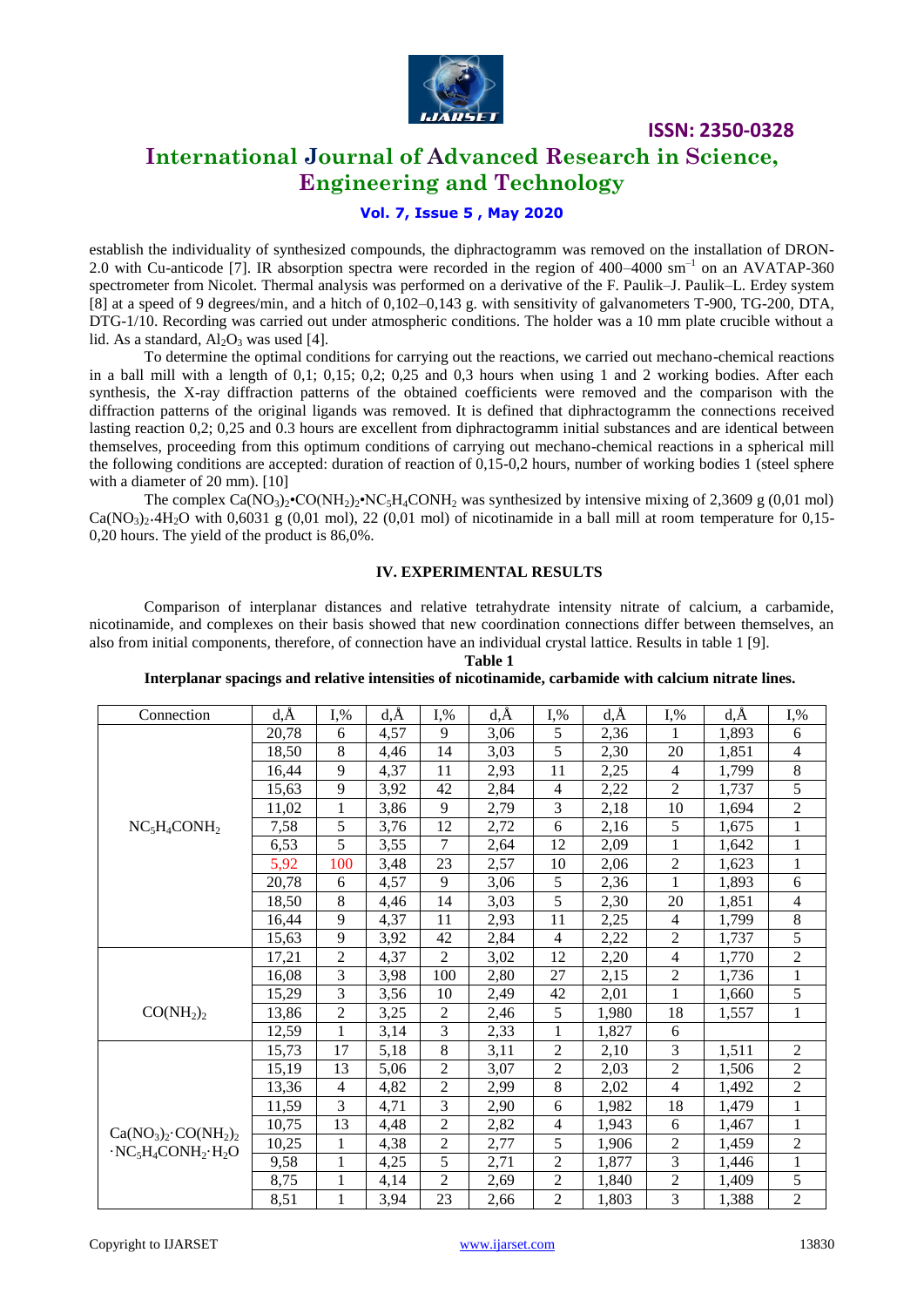

# **International Journal of Advanced Research in Science, Engineering and Technology**

| Connection | d, A | $1, \%$ | d, A | $I_{\cdot\%}$ | d,A  | $I_{\cdot\%}$ | d.A   | $I_{\cdot\%}$ | a,A   | $1, \%$ |
|------------|------|---------|------|---------------|------|---------------|-------|---------------|-------|---------|
|            | 8,02 | ◠<br>∠  | 3,86 | 4             | 2,62 | 3             | 1,779 |               | 1,380 | 2       |
|            | 7,74 | ◠<br>∸  | 3,68 | 3             | 2,58 | 3             | 1,687 | ◠<br>∠        | 1,371 |         |
|            | 7.35 |         | 3,57 | 2             | 2,50 | 8             | 1,658 |               | 1,343 |         |
|            | 7,14 | ◠<br>∠  | 3.45 | 12            | 2,41 | 35            | 1,643 |               | 1,333 | 2       |
|            | 6.79 |         | 3,43 | 8             | 2,39 | ◠<br>∸        | 1,633 |               | 1,318 |         |
|            | 6.42 | 3       | 3,36 | 11            | 2,33 | ◡             | 1,620 |               | 1,312 | 2       |
|            | 6,31 | ◠       | 3,32 | 4             | 2,25 | ◠             | 1,606 |               |       |         |
|            | 5,81 | 100     | 3,29 | 6             | 2,21 |               | 1,586 | ◠<br>∠        |       |         |

## **Vol. 7, Issue 5 , May 2020**

**Table 2 Results of an elemental analysis of mixed amide co-ordinates of calcium nitrate**

| Connection                                                        | $Me2$ %           |                   | $N,$ %          |       | S, % |     | $C, \%$ |       | $H, \%$        |      |
|-------------------------------------------------------------------|-------------------|-------------------|-----------------|-------|------|-----|---------|-------|----------------|------|
|                                                                   | Fin               | Cal               | Fin             | Cal   | Fin  | Cal | Fin     | Cal   | Fin            | Cal  |
| $Ca(NO3)2 \cdot CO(NH2)2 \cdot NC5H4C$<br>$ONH_2 \cdot 0, 5H_2 O$ | 1 Q<br>11<br>11,1 | $\sim$<br>ستمملک، | 73.57<br>ر. د ب | 23,66 |      |     | 23,57   | 23,66 | $\overline{ }$ | 3,10 |



Figure 1.IR absorption spectrum of a mixed amide complex of calcium nitrate with carbamide and nicotinamide.

The infrared absorption spectrum of a free urea molecule is characterized by several frequencies. Of these bands, at 1686 and 1318 cm<sup>-1</sup>, bands corresponding to stretching vibrations of the C = O and C – N bonds are observed. In the case of complexes, the first band decreases by  $6-35$  cm<sup>-1</sup>, and the frequency of the second bond increases by 12-28 cm<sup>-1</sup>, this confirms the presence of a coordination bond between the central ion and oxygen atoms of the carbonyl group of the molecule (Figure 1).